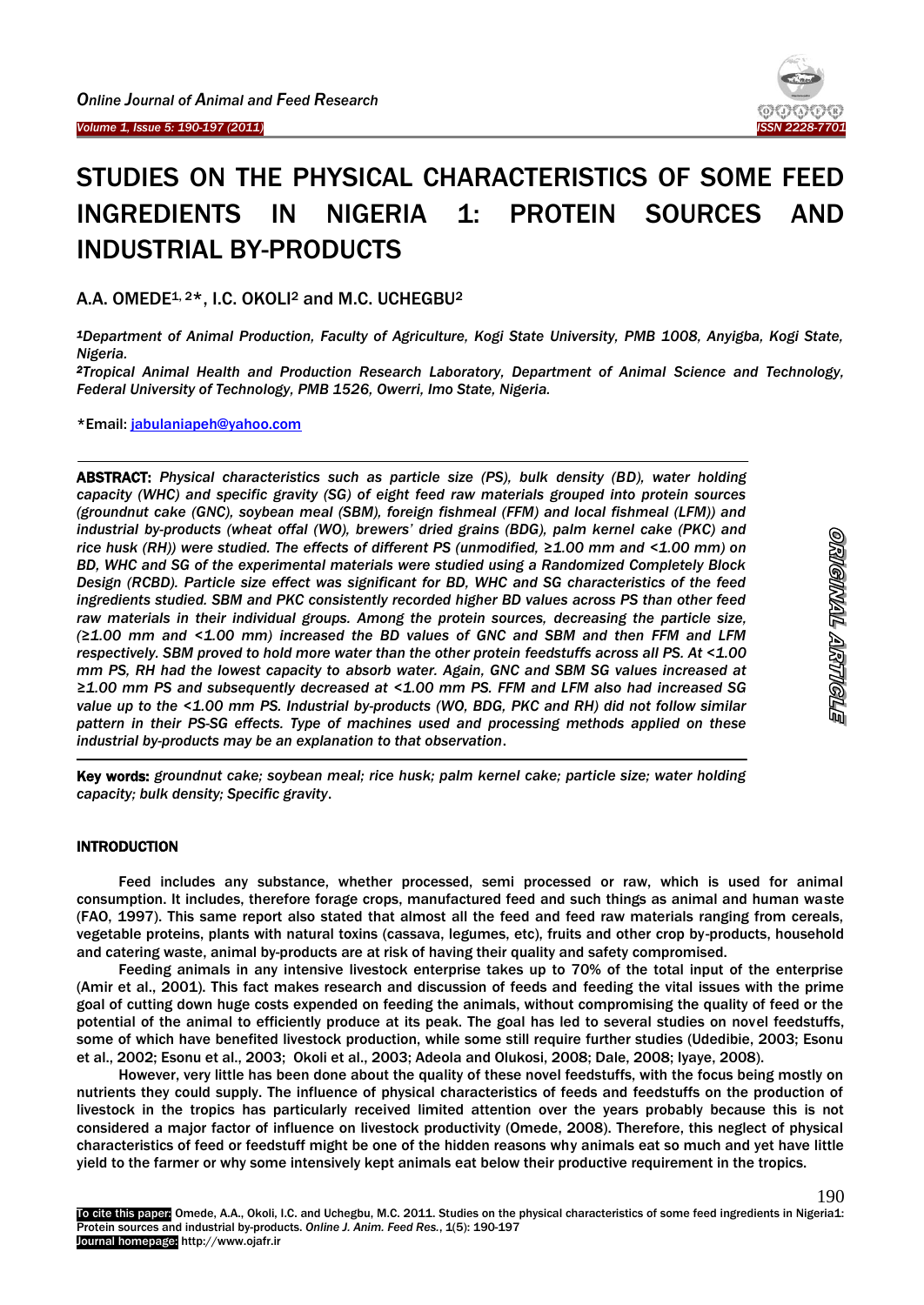Physical characteristics of feed ingredients used in formulating poultry feeds in Nigeria are not known because these physical characteristics are not popular research issues, contrary to those identified by Omede (2008) in feed quality evaluation. These physical characteristics are not included in the quality scheme for nutritional requirements for poultry by the Standards Organization of Nigeria (Standards Organization of Nigeria, 2003).

Their effects are therefore not known, especially in the use of numerous alternative feedstuffs currently promoted by nutritionists in the country. Lack of such information has led to difficulty in predicting the actual optimal inclusion levels of these alternative feedstuffs in poultry rations. Furthermore, the probable effects of the endogenous physical characteristics of alternative feedstuffs may have been erroneously attributed to the effects of anti-nutritional substances in the feed ingredients. Again, the effects of alterations and processing on these physical characteristics, which are known to influence them have not received research attention especially in locally promoted alternative feedstuffs (Baker and Herrman, 2002; Esonu et al., 2002; Esonu et al., 2003; Udedibie, 2003; Esonu et al., 2004; Amerah et al., 2007).

Similarly, information on the important physical characteristics of feed ingredients utilized in Nigeria livestock industry needed for the development of legal schemes and feed quality regulation framework for the country are lacking. Thus, the impact of poor quality feed ingredients on the poultry industry and information needed for proper intervention and amelioration of the problem are lacking. Therefore, the regulatory agencies are ill equipped to properly enforce standards.

The objective of this study therefore was to determine the physical characteristics (particle size, bulk density, water holding capacity and specific gravity) of some protein sources and industrial by-products utilized in Nigeria and the effect of different particle sizes on the other physical characteristics.

## MATERIALS AND METHODS

## Experimental site

This research was conducted at the Animal Science Laboratory of the Department of Animal Science and Technology, Federal University of Technology, Owerri, Imo State, Nigeria between September, 2008 and February, 2009.

## Experimental materials

Groundnut cake (GNC), soybean meal (SBM), local fishmeal (LFM) and foreign fishmeal (FFM) grouped as protein sources and wheat offal (WO), brewers' dried grains (BDG), palm kernel cake (PKC) and rice husk (RH) grouped as industrial by-products were collected from feed ingredient dealers in Owerri were subjected to various physical characteristics measurements to determine their Particle sizes (PS), Bulk density (BD), Water-holding capacity (WHC) and Specific gravity (SG).

#### Sample selection and collection

A formal diagnostic survey of feedstuffs used in feed formulation in Owerri was conducted and this led to the selection of the four most utilized protein sources and industrial by-products poultry feed ingredients in Owerri. At the point of collection, about one (1) kilogram of each type of feed ingredient was collected. This was put in cellophane bags, which were appropriately labeled accordingly and later grouped according to feed types as shown in Table 1. Only feedstuffs that had not stayed beyond a week in the store were sampled and collected.

| Table 1 - Feedstuffs groups and the various feed raw materials used in the experiment |                         |                      |                  |                   |  |
|---------------------------------------------------------------------------------------|-------------------------|----------------------|------------------|-------------------|--|
| <b>Feed ingredient group</b>                                                          | <b>Feed ingredients</b> |                      |                  |                   |  |
| <b>Protein sources</b>                                                                | Groundnut cake          | Soybean meal         | Local fish meal  | Foreign fish meal |  |
| Industrial by-products                                                                | Wheat offal             | Brewers' dried grain | Palm kernel cake | <b>Rice husk</b>  |  |

### Particle size (PS) measurement

Three particle sizes were determined using sieve analysis (ASAE, 1983; Jillavenkatesa et al., 2001). The first was an unmodified sample of the experimental materials. The sample were then subjected to the laboratory analyses obtain the desired different particle sizes. One kg weight of each experimental sample was measured out, passed through a 1.00 mm mesh sieve to determine coarse and fine particles. Pelleted feeds were crumbled it with a laboratory mortar for 5 minutes before sieving.

The samples under the sieve (<1.00 mm particles) were classified as fine, while the particles left in the sieve (≥1.00 mm particles) were classified as coarse while the original sample was classified as unmodified. These modified samples sizes were further subjected to bulk density, water-holding capacity and specific gravity measurements in four replications as done to the unmodified samples in order to study the effects of particle size on these parameters.

## Bulk density (BD) measurement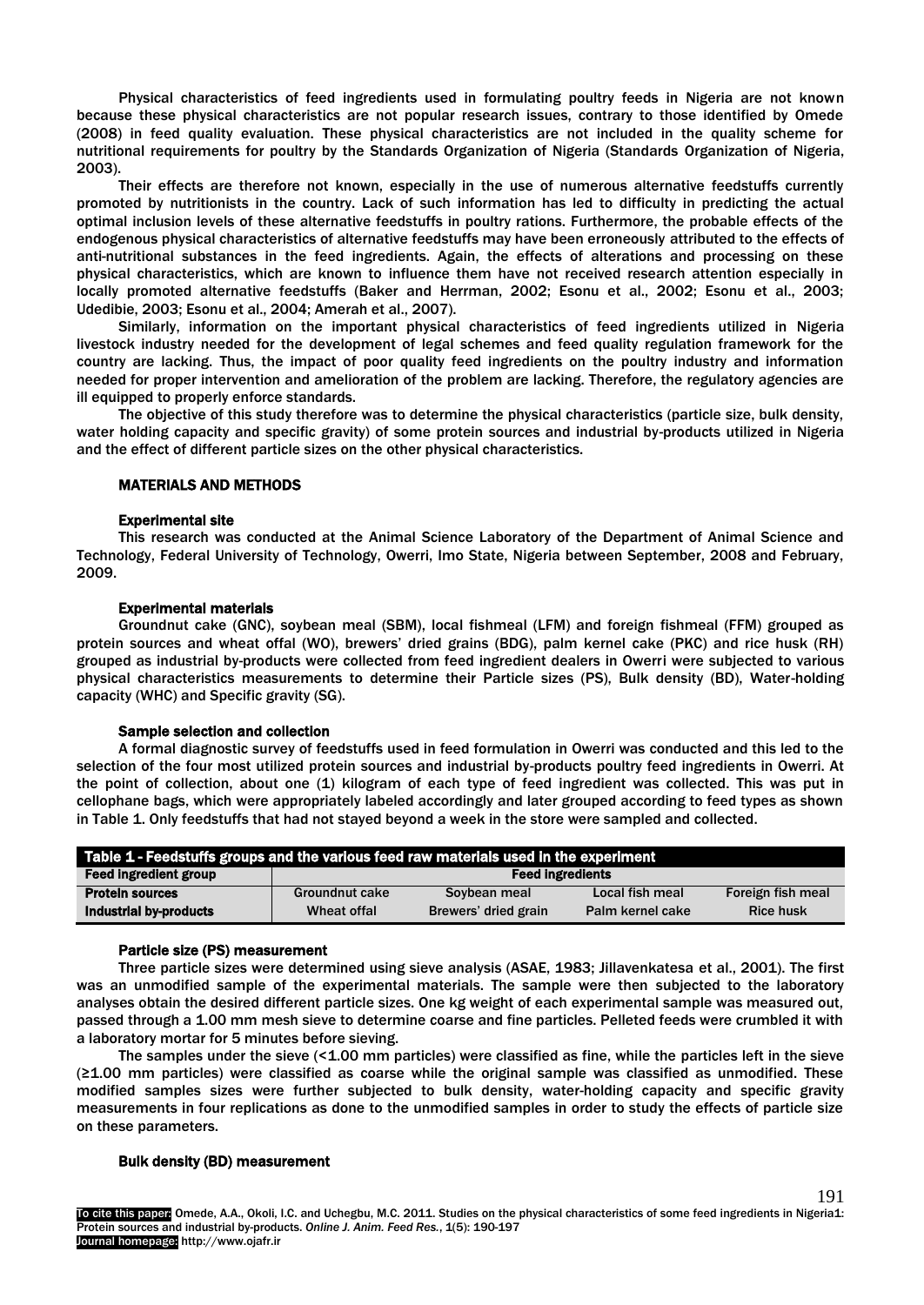The method described by Makinde and Sonaiya (2007) was adopted. To obtain the BD of the experimental materials, a Pyrex glass funnel of known volume (165 cm<sup>3</sup>, 75 mm internal diameter) was first weighed with a weighing balance (Silvano, Model BS-2508). The test sample material was then poured into the funnel and leveled off to the brim without pressing. The funnel and its content were weighed again and the initial weight of funnel subtracted from the final weight to obtain the weight of the test material.

The weight of the test material was then divided by the known volume of the funnel. For example, the bulk density of a dry feed sample weighing 50 grams in a  $165 \text{ cm}^3$  funnel will be: 50 grams/165 cm3 = 0.3030 g/cm<sup>3</sup> (Makinde and Sonaiya, 2007). This step was replicated four times for each experimental material, both as unmodified and modified samples (< $1.00$  mm and ≥ $1.00$  mm particles).

## Water holding capacity (WHC) measurement

The filtration method described by Makinde and Sonaiya (2007), was adopted with slight modification. A Pyrex glass funnel of known volume (165 cm3, 75mm internal diameter) lined inside with filter paper (Whatman No. 1, 11 mm diameter) was weighed (Silvano, Model BS-2508). A sample of the test sample material was poured into the funnel and leveled off to the brim without pressing. Another filter paper was placed on the top of the test material. The funnel and its content were weighed again and the difference between both weights determined to obtain the dry weight of the test sample material. The funnel and its content were set-up below a burette filled with water.

Water dropping from the burette (about 70 drops per minute) was allowed through this known volume of test sample material in the Pyrex funnel and at the first drop of water from the funnel, the burette was stopped and the wet sample weighed. The volume of water absorbed by the test sample material was read-off from the burette. The initial weight of the funnel and its content was subtracted from the final weight (weight of the wet set-up) to obtain the weight of water absorbed by the test sample material. The weight of water held by the sample material to the weight of the dry feed was given as the water holding capacity of the sample in g water/g dry feed. It is assumed in all cases that the initial percentage water content of the dry feed raw materials tested ranged between 12 and 14% (Omede, 2004). This step was repeated four times for each sample/experimental material, both as unmodified and modified samples (< $1.00$  and  $\geq 1.00$  mm particles).

### Specific gravity (SG) measurement

Specific gravity of a substance is a comparison of the density of that substance relative to a standard value (density of water). The procedure used in determining BD will be repeated to determine BD of test sample material of one kg. This BD value will be used to determine SG of the test sample material. SG is determined as a ratio of the bulk density of known mass of the experimental sample to the density of water for both the unmodified and modified samples (<1.00 and ≥1.00 mm particles). For example, if the BD of a given test sample material is given as  $0.5$  g/cm<sup>3</sup>, the SG of that given test sample material will be given thus:

BD of test sample material/the Density of water  $(1.0 \text{ g/cm}^3)$ 

 $= 0.5$  g/cm<sup>3</sup>/1.0 g/cm<sup>3</sup>

 $= 0.5$ 

#### Statistical analyses of data

Data generated on PS, BD, WHC and SG of feed raw materials were subjected to analysis of variance (ANOVA) and where significant differences were established among means, they were separated using SAS statistical software (SAS, 1999).

# RESULTS AND DISCUSSION

The physical characteristics of protein sources and industrial by-products frequently used as feed ingredients in Nigeria in monogastric animal feed manufacturing/compounding were studied. The overall bulk density (BD), water holding capacity (WHC) and specific gravity (SG) of these ingredients materials ranges from 0.24-0.45  $(g/cm<sup>3</sup>)$ , 0.20-1.46 (g water/g feed) and 0.24-0.45 respectively. From the results obtained in this study, different feed raw materials even within the same group had different physical characteristics. Implication of this is that level of inclusion of each feed raw material in final feed formulation will be influenced by these variations in physical characteristics and would influence the ceiling of inclusion.

The only known study closely related to this area in Nigeria was done by Makinde and Sonaiya (2007), who studied water, blood and rumen fluid absorbencies of some fibrous feedstuffs. Specifically, the physical characteristics of all groups of feed raw materials used in Nigeria are not known. There is currently no standard in this aspect as a vital issue for feed manufacturers (SON, 2003). It is known that the performance of any compounded feed is a summary of the individual contributions from the different raw materials used in producing such feed. This makes it a matter of urgency to consider the quality of feed raw materials not only in terms of their nutritional potential but also of their physical characteristics and quality in the formulation of commercial feeds.

In the case of feed raw materials, what determine their physical characteristics (BD, WHC and SG) are their nature or physical structures i.e. fibrous nature and the kind of NSPs they are made of- soluble or non-soluble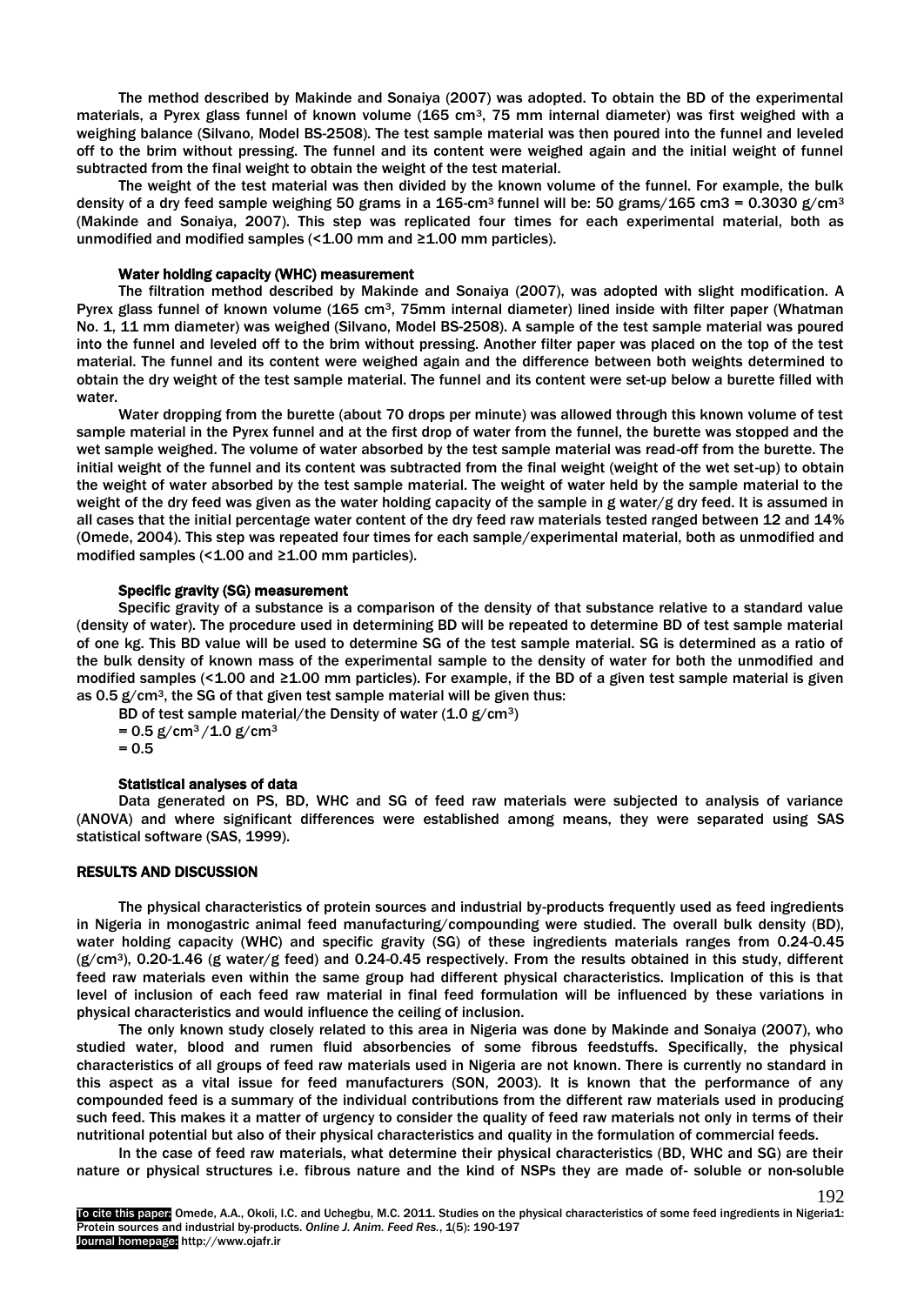among other factors listed by De Lange (2000). In protein-source group of feed raw materials (Table 2), GNC was similar (P>0.05) to all other protein sources in their BD and SG, SBM had the highest BD and was at the same time significantly different (P<0.05) from FFM, LLM in BD and SG.

| Table 2 - The BD, WHC and SG of protein-source group of feed raw materials                                                                                                                                                                                                  |                   |                        |                   |  |  |
|-----------------------------------------------------------------------------------------------------------------------------------------------------------------------------------------------------------------------------------------------------------------------------|-------------------|------------------------|-------------------|--|--|
| <b>Feed raw Materials</b>                                                                                                                                                                                                                                                   | BD $(g/cm3)$      | WHC $(g$ water/g feed) | SG                |  |  |
| <b>GNC</b>                                                                                                                                                                                                                                                                  | 0.37ab            | 0.20 <sup>b</sup>      | 0.37ab            |  |  |
| <b>SBM</b>                                                                                                                                                                                                                                                                  | 0.45a             | 1.46a                  | 0.45a             |  |  |
| <b>FFM</b>                                                                                                                                                                                                                                                                  | 0.32 <sup>b</sup> | 0.38 <sup>b</sup>      | 0.32 <sup>b</sup> |  |  |
| <b>LFM</b>                                                                                                                                                                                                                                                                  | 0.35 <sup>b</sup> | 0.28 <sup>b</sup>      | 0.35 <sup>b</sup> |  |  |
| <b>SEM</b>                                                                                                                                                                                                                                                                  | 0.0278            | 0.0981                 | 0.0278            |  |  |
| $GNC =$ groundnut cake; SBM = soybean meal; FFM = foreign fish meal; LLM = local fish meal; BD = bulk<br>density; WHC = water holding capacity; SG = specific gravity; $a\bar{b}$ means within a column with different<br>superscript are significantly (P<0.05) different. |                   |                        |                   |  |  |

SBM was significantly higher (P<0.05) and different in WHC than other protein sources even though it had the highest BD. This is quite different from the results obtained in the commercial feeds where the negative correlation between BD and WHC was maintained. This is a strong indication that SBM may be containing very high quantity of soluble NSPs than other protein sources, making it to hold more water. Hence in using SBM in compounding commercial feed it is important to consider this particular physical quality of SBM and the effect it will have on the quality of the formulated final feed (Kyriazakis and Emmans, 1995).

In the industrial by-products group of feed raw materials (Table 3), WO and PKC were similar (P>0.05) in their BD and SG but significantly different (P<0.05) from BDG and RH, which were similar (P>0.05) to each other in their BD and SG as well. PKC recording the highest BD value also had the highest and significantly different (P<0.05) WHC from those of WO, BDG and RH. This is expected because the β-mannan in PKC is likely water soluble. However, in comparison with the BD and WHC of palm kernel meal (PKM) (0.57  $g/cm^3$  and 2.93 g water/g feed respectively) recorded by Sundu et al (2006), the BD and WHC values recorded here for PKC were relatively low. However, it should be noted that the methods of processing (PKM is solvent extracted while PKC is mechanical extracted) must have influenced the differences in the results obtained between PKC in this study and PKM in Sundu et al. (2006). This phenomenon indicates that PKC has a potential benefit for poultry provided that if included in the diet consumed by birds can be digested and made available to the birds.

| Table 3 - The BD, WHC and SG of Industrial by-products feed raw materials group |                         |                                                                                                         |                   |  |  |
|---------------------------------------------------------------------------------|-------------------------|---------------------------------------------------------------------------------------------------------|-------------------|--|--|
| <b>Feed raw materials</b>                                                       | BD (g/cm <sup>3</sup> ) | WHC $(g$ water/g feed)                                                                                  | SG                |  |  |
| <b>WO</b>                                                                       | 0.30a                   | 0.50 <sup>b</sup>                                                                                       | 0.30a             |  |  |
| <b>BDG</b>                                                                      | 0.24 <sup>b</sup>       | 0.38 <sup>b</sup>                                                                                       | 0.24 <sup>b</sup> |  |  |
| <b>PKC</b>                                                                      | 0.36a                   | 1.29a                                                                                                   | 0.36a             |  |  |
| <b>RH</b>                                                                       | 0.26 <sup>b</sup>       | 0.29 <sub>b</sub>                                                                                       | 0.26 <sup>b</sup> |  |  |
| <b>SEM</b>                                                                      | 0.0264                  | 0.2290                                                                                                  | 0.0264            |  |  |
|                                                                                 |                         | WO = wheat offal, BDG = brewers' dried grains, PKC = palm kernel cake, RH = rice husk, BD = bulk        |                   |  |  |
|                                                                                 |                         | density, WHC = water holding capacity, $SG =$ specific gravity, ab means within a column with different |                   |  |  |

superscript are significantly (P<0.05) different.

# Particle size (PS) effects on the Physical characteristics (BD, WHC and SG) of protein sources and industrial by-products group of feed ingredients.

In Table 4, GNC, SBM and FFM had significant differences in BD values between ≥1.00 mm PS and <1.00 mm PS. GNC had no significant difference (P>0.05) in their BD values between the unmodified PS and < 1.00 mm PS. Similarly, SBM and FFM had no significant differences (P>0.05) in its BD values between the unmodified PS and ≥ 1.00 mm PS, while LFM showed significant difference in BD values between the same particle sizes. SBM and FFM maintained a consistency in BD between the unmodified PS and ≥1.00 mm PS. The highest BD was recorded by SBM at ≥1.00 mm PS. Protein sources of fish origin were observed to record lower BD values than those of plant origin.

| Table 4 - Particle size effects on BD of some protein sources group of feed raw materials                                                                                                                                                                                       |                                          |                   |                   |            |  |
|---------------------------------------------------------------------------------------------------------------------------------------------------------------------------------------------------------------------------------------------------------------------------------|------------------------------------------|-------------------|-------------------|------------|--|
| <b>Feed raw materials</b>                                                                                                                                                                                                                                                       | BD $(g/cm3)$ at different particle sizes |                   |                   |            |  |
|                                                                                                                                                                                                                                                                                 | <b>Unmodified PS</b>                     | $21.00$ mm PS     | <1.00 mm PS       | <b>SEM</b> |  |
| <b>GNC</b>                                                                                                                                                                                                                                                                      | 0.37 <sup>b</sup>                        | 0.42a             | 0.30 <sup>b</sup> | 0.0348     |  |
| <b>SBM</b>                                                                                                                                                                                                                                                                      | 0.45a                                    | 0.46a             | 0.38 <sup>b</sup> | 0.0251     |  |
| <b>FFM</b>                                                                                                                                                                                                                                                                      | 0.32 <sub>b</sub>                        | 0.30 <sup>b</sup> | 0.33a             | 0.0088     |  |
| <b>LFM</b>                                                                                                                                                                                                                                                                      | 0.35a                                    | 0.29 <sup>b</sup> | 0.32ab            | 0.0173     |  |
| GNC = groundnut cake; SBM = soybean meal; FFM = foreign fish meal; LLM = local fish meal; BD = bulk density; WHC = water holding<br>capacity; SG = specific gravity; <sup>ab</sup> means within a column with different superscript are significantly ( $P < 0.05$ ) different. |                                          |                   |                   |            |  |

193 The results of particle size effects on WHC of some protein sources group of feed raw materials are shown in Table 5. GNC and FFM recorded significantly higher (P<0.05) WHC values in their unmodified PS than in the two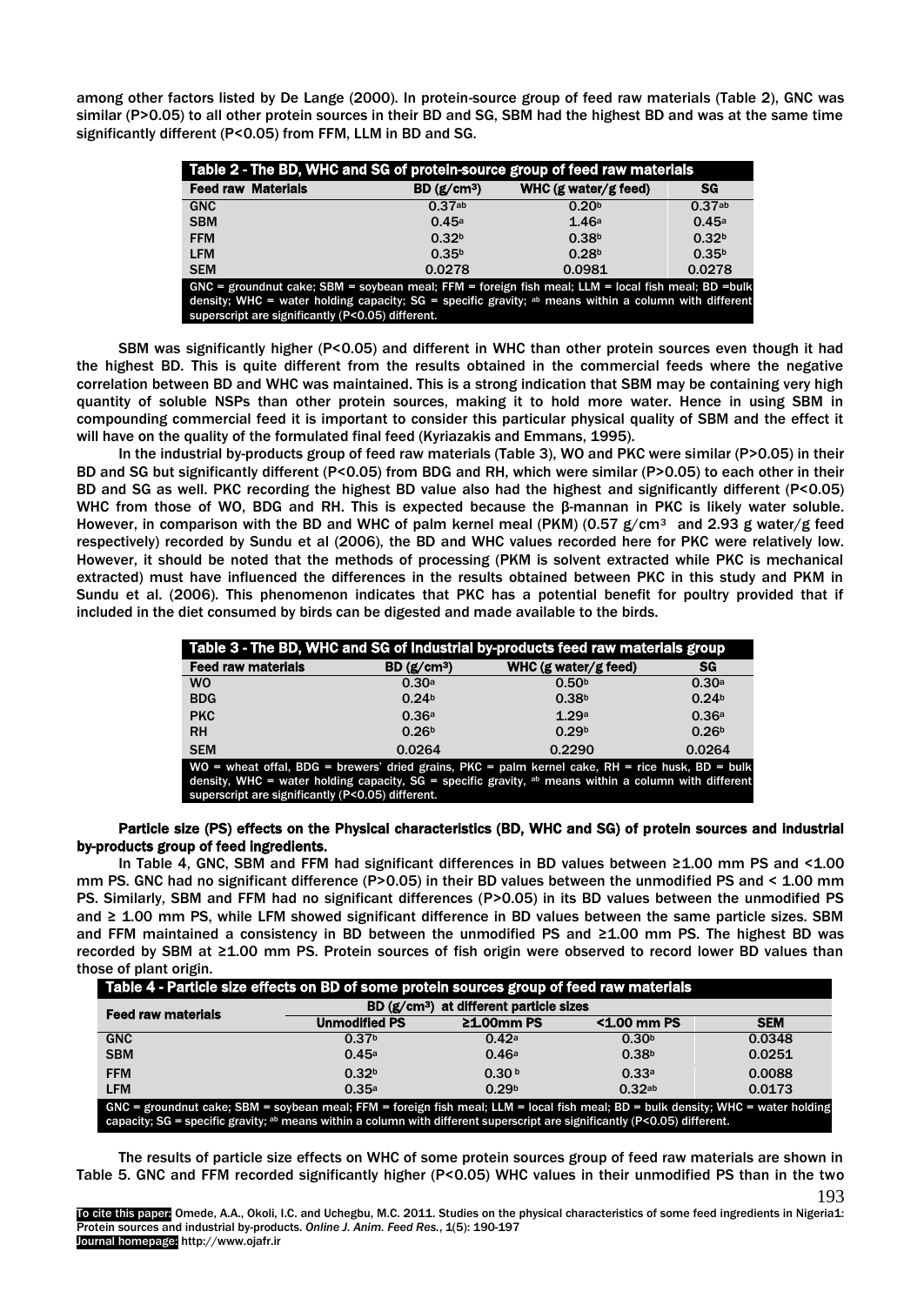modified particle sizes, which were similar (P>0.05) to each other. On the reverse, SBM and LFM recorded significantly higher (P<0.05) WHC values in their finer particles (<1.00mm PS) than in the unmodified PS and  $\geq$ 1.00mm PS, which were statistically similar (P>0.05). There seems to be a kind of WHC grouping among protein sources of feed raw materials in that GNC and FFM had similar results, while SBM and LFM had similar results too. By implication, only one combination of a pair these should be selected in feed formulation. This may help to balance WHC characteristics in the final feed, while combining feed raw materials from different pair may result to synergistic effects on WHC.

| Table 5 - Particle size effects on WHC of some protein sources group of feed raw materials                                                |                                                  |                   |                   |            |
|-------------------------------------------------------------------------------------------------------------------------------------------|--------------------------------------------------|-------------------|-------------------|------------|
| <b>Feed raw materials</b>                                                                                                                 | WHC (g water/g feed) at different particle sizes |                   |                   |            |
|                                                                                                                                           | <b>Unmodified PS</b>                             | $\geq 1.00$ mm PS | <1.00 mm PS       | <b>SEM</b> |
| <b>GNC</b>                                                                                                                                | 0.20a                                            | 0.07 <sup>b</sup> | 0.10 <sup>b</sup> | 0.0392     |
| <b>SBM</b>                                                                                                                                | 1.46 <sup>b</sup>                                | 0.98 <sup>b</sup> | 1.68a             | 0.2066     |
| <b>FFM</b>                                                                                                                                | 0.38a                                            | 0.13 <sup>b</sup> | 0.33 <sup>b</sup> | 0.0763     |
| <b>LFM</b>                                                                                                                                | 0.28ab                                           | 0.10 <sup>b</sup> | 0.30a             | 0.0635     |
| GNC = groundnut cake; SBM = soybean meal; FFM = foreign fish meal; LLM = local fish meal; WHC = water holding capacity; ab means within a |                                                  |                   |                   |            |
| column with different superscript are significantly (P<0.05) different.                                                                   |                                                  |                   |                   |            |

In SBM however, there was an observed skyrocketing rise in WHC as its particle size was reduced to < 1.00mm PS that was more than 5 times the values obtained in other protein sources at the same finer particle size. This implies that SBM is higher in soluble NSPs than other protein sources used in this study. Hence, in using SBM to formulate feeds of a desired WHC, particle size of the SBM must first be put into consideration as the final WHC of the formulated feeds will depend chiefly on the WHC contributed by individual feed raw materials.

Again, all the WHC values decreased as the particle sizes of the feedstuffs decreased to ≥1.00 mm. This reduction was specifically significant in GNC and FFM (P<0.05). At the <1.00 mm PS, the values rose again beyond those recorded for ≥1.00 mm PS in all cases and were particularly significant for SBM and LFM (Table 5). These results indicate that relatively higher proportions of the unmodified feedstuffs were actually made up by the <1.00 mm PS or fine particles.

To obtain relatively uniform particle sizes for a milled feedstuff, there is the need to determine the milling efficiency of the milling machine used. This is critical since a milling machine of low efficiency may produce feedstuff of varied particle sizes even though it was adjusted to a specific size. Modifying the particle sizes of the feed raw materials reduced the WHC of the feed below their original WHC values and this agrees with Choct (1997), who reported that milling the coarse bran to a particle size of 1 mm almost halved the water holding capacity from 6.15 g to 3.54 g of water per g of bran. Among these feeds, the fish meals (foreign and local) were higher in their WHC values than GNC at all levels of particle sizes. This implies that even protein sources of animal origin incorporated into commercial feeds may be contributors to a high WHC value in such feeds.

However, GNC seemed to be the feed raw material in this group with a very low WHC value and may be very suitable as a protein source in producing feeds with low WHC. This does not remove the fact that the method of oil extraction used in producing the GNC may have also contributed to this WHC in GNC.

In Table 6, GNC, SBM and FFM had significant differences in SG their values for ≥1.00mm PS and <1.00mm PS. GNC had no significant difference (P>0.05) in its SG values between the unmodified PS and <1.00mm PS. SBM and FFM had no significant differences (P>0.05) in its SG values between the unmodified PS and ≥1.00mm PS, while LFM had significant difference in SG values between the same particle sizes. SBM and FFM maintained a consistency in SG between the unmodified PS and ≥1.00mm PS. The highest SG was recorded by SBM at ≥1.00 mm PS. Protein sources of fish origin were observed to record lower SG values than those of plant origin.

| Table 6 - Particle size effects on SG of some protein sources group of feed raw materials                                                                                                                                |                                |                   |                   |            |
|--------------------------------------------------------------------------------------------------------------------------------------------------------------------------------------------------------------------------|--------------------------------|-------------------|-------------------|------------|
| <b>Feed raw materials</b>                                                                                                                                                                                                | SG at different particle sizes |                   |                   |            |
|                                                                                                                                                                                                                          | <b>Unmodified PS</b>           | $21.00$ mm PS     | <1.00 mm PS       | <b>SEM</b> |
| <b>GNC</b>                                                                                                                                                                                                               | 0.37 <sup>b</sup>              | 0.42a             | 0.30 <sup>b</sup> | 0.0348     |
| <b>SBM</b>                                                                                                                                                                                                               | 0.45a                          | 0.46a             | 0.38 <sup>b</sup> | 0.0251     |
| <b>FFM</b>                                                                                                                                                                                                               | 0.32 <sup>b</sup>              | 0.30 <sup>b</sup> | 0.33a             | 0.0088     |
| <b>LFM</b>                                                                                                                                                                                                               | 0.35a                          | 0.29 <sub>b</sub> | 0.32ab            | 0.0173     |
| GNC = groundnut cake, SBM = soybean meal, FFM = foreign fish meal, LLM = local fish meal, SG = specific gravity, <sup>ab</sup> means within a column<br>with different superscript are significantly (P<0.05) different. |                                |                   |                   |            |

BDG, PKC and RH had significantly higher (P<0.05) BD values at the unmodified PS than at  $\geq$  1.00mm PS (Table 7). In WO however, significant difference was observed in WHC values between unmodified PS and the < 1.00mm PS. All industrial by-products group of feed raw materials had similar (P>0.05) BD at both modified particle sizes. It seems there is much effect on BD as particle sizes reduces further. This may be explained by the fact that these feed raw materials have already undergone several industrial processing that may have changed their physical structure and hence, their physical characteristics. Subjecting these feed raw materials of industrial by-products to further processing such as reduction in particle size may not be advisable as this will result to lower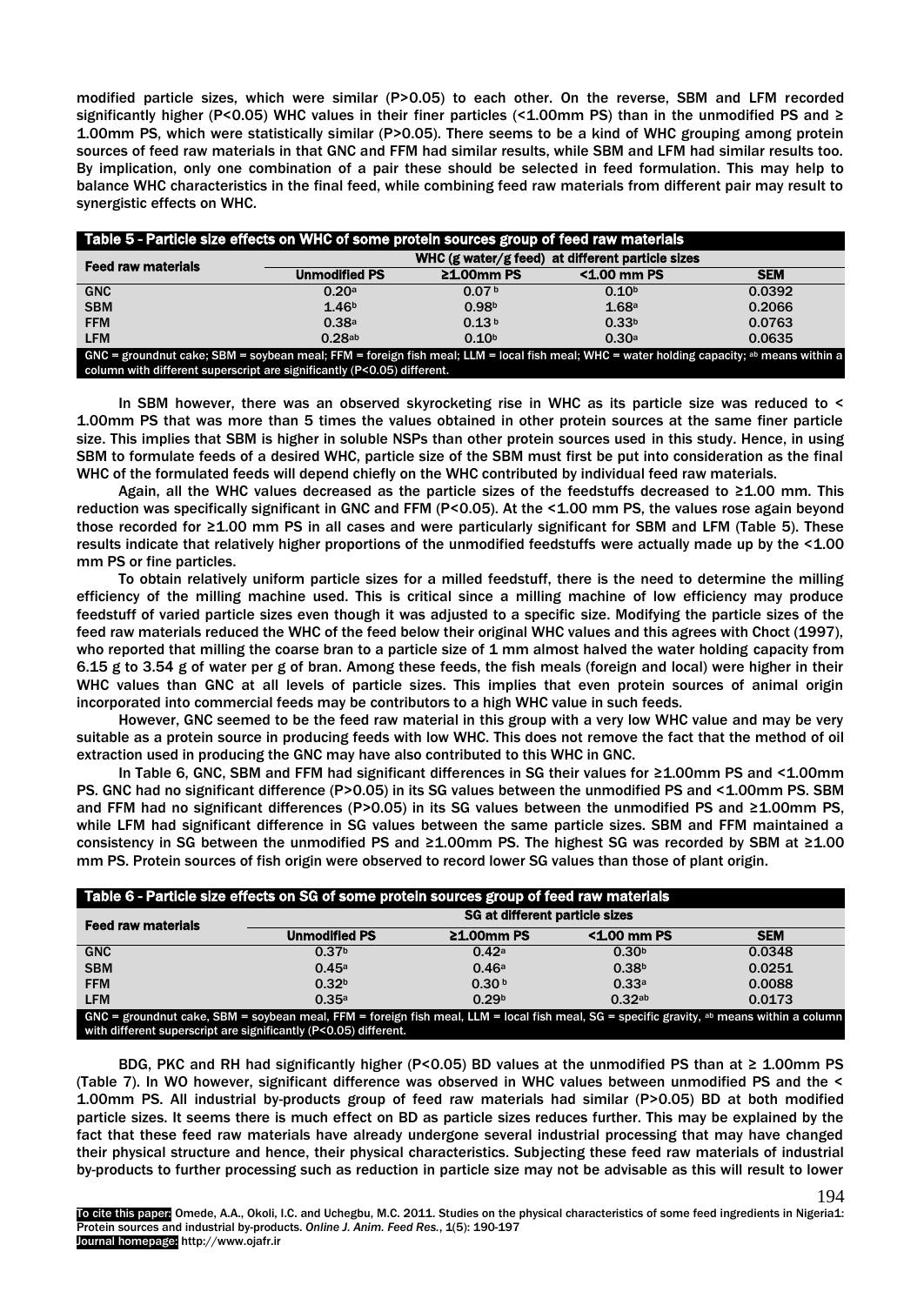BD which has negative effect on poultry performance (Shelton et al., 2005). Again, the fact that there was no significant PS effect on BD between the ≥1.00 mm and <1.00 mm particle sizes indicates relative uniformity of the unmodified feedstuff sample in its particle size.

| Table 7- Particle size effects on BD of some Industrial by-products group of feed raw materials                                                                                                        |                      |                                                     |                   |            |  |
|--------------------------------------------------------------------------------------------------------------------------------------------------------------------------------------------------------|----------------------|-----------------------------------------------------|-------------------|------------|--|
| <b>Feed raw materials</b>                                                                                                                                                                              |                      | BD (g/cm <sup>3</sup> ) at different particle sizes |                   |            |  |
|                                                                                                                                                                                                        | <b>Unmodified PS</b> | $\geq 1.00$ mm PS                                   | <1.00 mm PS       | <b>SEM</b> |  |
| W <sub>O</sub>                                                                                                                                                                                         | 0.30a                | 0.24ab                                              | 0.18 <sup>b</sup> | 0.0346     |  |
| <b>BDG</b>                                                                                                                                                                                             | 0.24a                | 0.18 <sup>b</sup>                                   | $0.21$ ab         | 0.0173     |  |
| <b>PKC</b>                                                                                                                                                                                             | 0.36a                | 0.30 <sup>b</sup>                                   | 0.30 <sup>b</sup> | 0.0200     |  |
| <b>RH</b>                                                                                                                                                                                              | 0.26a                | 0.18 <sup>b</sup>                                   | 0.24ab            | 0.0240     |  |
| WO = wheat offal, BDG = brewers' dried grains, PKC = palm kernel cake, RH = rice husk, BD = bulk density, ab means within a column with<br>different superscript are significantly (P<0.05) different. |                      |                                                     |                   |            |  |

In Table 8, particle size effects on WHC of the industrial by-products group were reported. BDD, PKC and RH recorded significantly different (P<0.05) and higher WHC values at <1.00mm PS than in unmodified PS, while their WHC values at ≥1.00mm PS were similar (P>0.05) to the values obtained at unmodified PS and <1.00mm PS.

| Table 8 - Particle size effects on WHC of some Industrial by-products group of feed raw materials                                                                                                                            |                                                  |                  |                   |            |
|------------------------------------------------------------------------------------------------------------------------------------------------------------------------------------------------------------------------------|--------------------------------------------------|------------------|-------------------|------------|
| <b>Feed raw materials</b>                                                                                                                                                                                                    | WHC (g water/g feed) at different particle sizes |                  |                   |            |
|                                                                                                                                                                                                                              | <b>Unmodified PS</b>                             | $\geq$ 1.00mm PS | < 1.00 mm PS      | <b>SEM</b> |
| <b>WO</b>                                                                                                                                                                                                                    | 0.50 <sup>b</sup>                                | 1.56a            | 0.67ab            | 0.3286     |
| <b>BDG</b>                                                                                                                                                                                                                   | 0.38 <sup>b</sup>                                | $0.67$ ab        | 0.73a             | 0.1080     |
| <b>PKC</b>                                                                                                                                                                                                                   | 1.29 <sup>b</sup>                                | 1.38ab           | 1.70a             | 0.1244     |
| <b>RH</b>                                                                                                                                                                                                                    | 0.29 <sup>b</sup>                                | 0.33ab           | 0.82 <sup>a</sup> | 0.1703     |
| WO = wheat offal, BDG = brewers' dried grains, PKC = palm kernel cake, RH = rice husk, WHC = water holding capacity, <sup>ab</sup> means within a<br>column with different superscript are significantly (P<0.05) different. |                                                  |                  |                   |            |

However, WO recorded significant difference (P<0.05) in WHC values between unmodified PS and ≥1.00mm PS indicating that most of the unmodified WO was in the coarse form. To achieve consistency in WHC in the use of industrial by-products as feed raw materials, it seems particle size should be maintained at ≥1.00mm PS. RH seemed to be the one with the lowest capacity to absorb water. This is expected as RH is mainly fibrous in nature (made of external coating material) than all the rest, however, reducing its particle size to <1.00mm may have provided a larger surface area for maximum absorption of water than WO and BDG at the same PS level. This particle size will give a considerable WHC as it is still observed that apart from WO, other feed raw materials in this group had their WHC increased with decrease in particle size. By assumption, WO may be the most suitable industrial by-product to consider as a feed raw material for feed formulation when WHC is a factor of concern.

From this study, PKC is consistently shown to have the highest natural ability to absorb water. This increased to 1.70 g water/g feed at the <1.00 mm PS. There is the need to study the implication of this in the use of this locally available feedstuff in the sustainable production of commercial poultry diets.

BDG, PKC and RH had significantly higher (P<0.05) SG values at the unmodified PS than at  $\geq$  1.00mm PS (Table 9). In WO however, significant difference was observed in SG values between unmodified PS and the < 1.00mm PS. All industrial by-products group of feed raw materials had similar (P>0.05) SG at both modified particle sizes.

| Table 9 - Particle size effects on SG of some Industrial by-products group of feed raw materials                                                                                                                        |                                |                   |                   |            |
|-------------------------------------------------------------------------------------------------------------------------------------------------------------------------------------------------------------------------|--------------------------------|-------------------|-------------------|------------|
| <b>Feed raw materials</b>                                                                                                                                                                                               | SG at different particle sizes |                   |                   |            |
|                                                                                                                                                                                                                         | <b>Unmodified PS</b>           | $\geq 1.00$ mm PS | < 1.00 mm PS      | <b>SEM</b> |
| <b>WO</b>                                                                                                                                                                                                               | 0.30a                          | 0.24ab            | 0.18 <sup>b</sup> | 0.0346     |
| <b>BDG</b>                                                                                                                                                                                                              | 0.24a                          | 0.18 <sup>b</sup> | $0.21^{ab}$       | 0.0173     |
| <b>PKC</b>                                                                                                                                                                                                              | 0.36a                          | 0.30 <sup>b</sup> | 0.30 <sup>b</sup> | 0.0200     |
| <b>RH</b>                                                                                                                                                                                                               | 0.26a                          | 0.18 <sup>b</sup> | 0.24ab            | 0.0240     |
| $W0$ = wheat offal, BDG = brewers' dried grains, PKC = palm kernel cake, RH = rice husk, SG = specific gravity, <sup>ab</sup> means within a column with<br>different superscript are significantly (P<0.05) different. |                                |                   |                   |            |

It seems there is much effect on SG as particle sizes reduces further. This may be explained by the fact that these feed raw materials have already undergone several industrial processing that may have changed their physical structure and hence, their physical characteristics. Subjecting these feed raw materials of industrial byproducts to further processing such as reduction in particle size may not be advisable as this will result to lower SG which could have negative effect on poultry performance (Bhatti and Firkins, 1995).

# **CONCLUSION**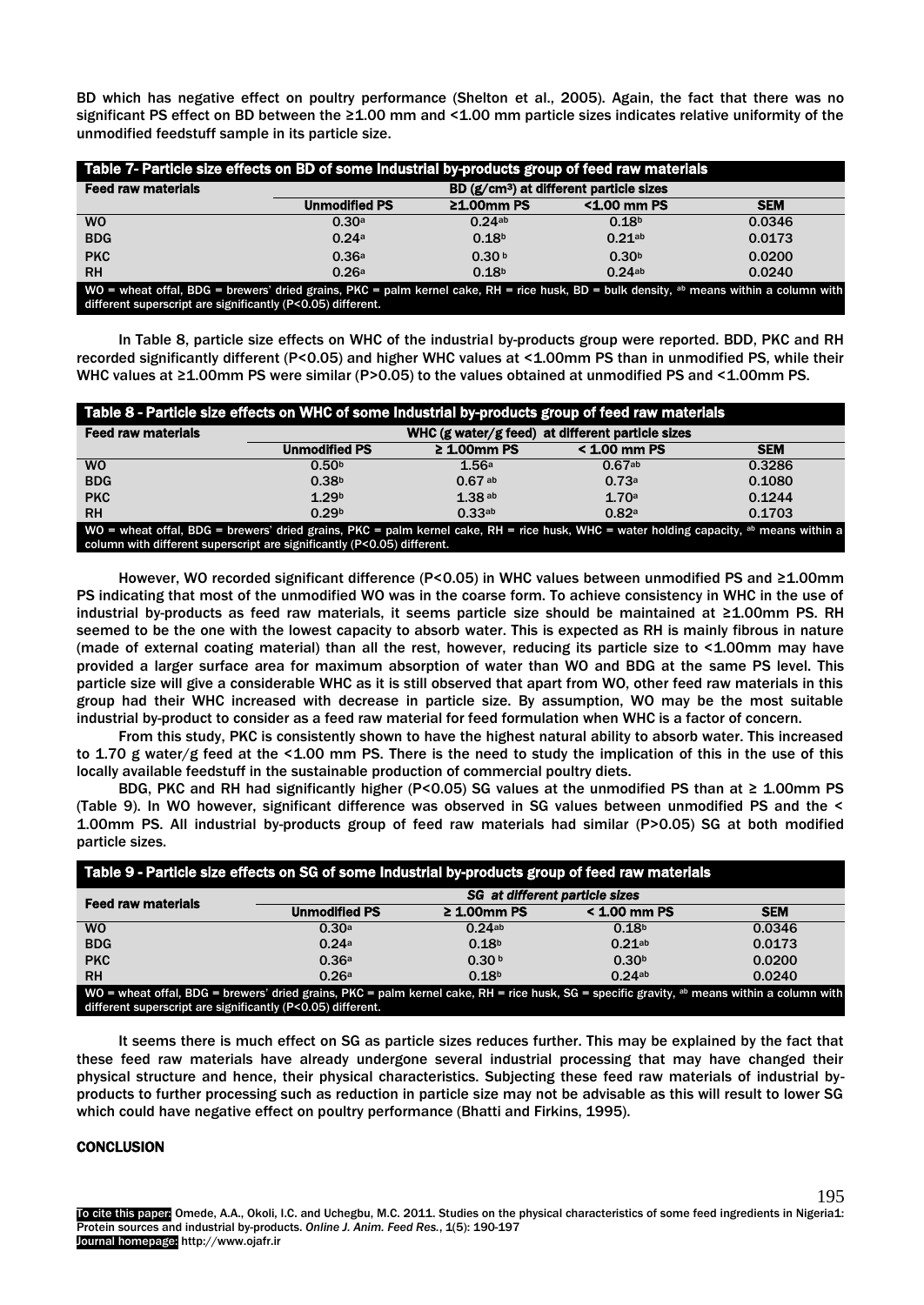There are practically no standard evaluation methods for physical characteristics (particle size, bulk density, water holding capacity and specific gravity) of feed ingredients used in formulating poultry feeds by feed manufacturers in Nigeria. The Standards Organization of Nigeria does not have records of what should be optimal the quality standards for physical characteristics of feed manufactured in Nigeria.

As a result, the physical characteristics of feed ingredients in Nigeria are not known. The relationships existing between these physical characteristics and their influences on formulated feed as well as on poultry performance are not known. From this study, it can be established that there is a negative correlation between bulk density and water holding capacity of feed ingredients. An increase in bulk density in this experiment results to decrease in water holding capacity of feed ingredients studied.

Therefore, there is the need for provision of national feed regulatory program with measures based as much as possible in international standards set by appropriate organization for the animal production sector. There should be an integration of regulatory frame works across the stake holders and sectors (Standards Organisation of Nigeria, National Food and Drugs Administration and Control, Veterinary Council of Nigeria and Nigeria Institute of Animal Science), e.g. having agricultural health laws and regulations and enforcement rather than having varied laws and organizations controlling animal and plant health issues in the country.

Feed quality assurance program in Nigeria should encompass the goals of quality assurance programme, ingredient quality covering all aspects listed by Okoli et al. (2009); Omede (2008), and Okoli et al. (2007a, b), production and processing methods of feeds, finished feed quality. The purchasing agents and end-users of manufactured feed ingredients must request for quality assessment reports from their manufactured or feed raw materials suppliers.

Further studies need to be done to validate or explain further the results obtained in this study and the claims made. There is also the need to conduct a feeding trial using feeds compounded with the feed ingredients studied herein with animals, considering their physical characteristics as obtained herein to ascertain the effects of these physical characteristics on animal performances and productivity level.

## **REFERENCES**

- Adeoola, O and Olukosi OA (2008). Opportunities and challenges in the use of alternative feedstuffs in poultry production. Nigeria Poultry Science Journal, 5(4): 147-155.
- Amerah AM, Ravindran V, Lentle RG and Thomas DG (2007). Influence of feed particle size and feed form on the performance, energy utilization, digestive tract development, and digesta parameters of broiler starters. Poultry Science, 86: 2615–2623.
- Amir HN, Mojtaba Y and Gary DB (2001). How nutrition affects immune responses in poultry. World Poultry,  $17:6$
- ASAE (1983). Methods for determining and expressing fineness of feed materials by sieving. American Society of Agricultural Engineers Standard S319.2. Yearbook of Standards, American Society of Agricultural Engineers, St. Joseph, MO.
- Baker S and Herrman T (2002). Evaluating particle size. MF-2051. *Feed Manufacturing,* Department of Grain Science and Industry, Kansas State University Press.
- Bhatti SA and Firkins JT (1995). Kinetics of hydration and functional specific gravity of fibrous feed by-<br>products. Animal Science Research and Reviews, Special Circular. 156. products. Animal Science Research and Reviews, Special Circular, 156. [http://www.ohioline.osu.edu/sc1156\\_27.hmtl.](http://www.ohioline.osu.edu/sc1156_27.hmtl) Assessed on the 6th January, 2008.
- Choct M (1997). Feed non-starch polysaccharides: Chemical structures and nutritional significance. Feed Milling International, June (1997). Pp: 13-26.
- Dale NS (2008). Alternative poultry feed ingredients: An option to combat high feed prices. Published 10/17/2008/ on [http://www.chickaholic.wordpress.com/2008/11/07/alternative -poultry-feed-ingredients-an-option-to](http://www.chickaholic.wordpress.com/2008/11/07/alternative%20-poultry-feed-ingredients-an-option-to-combat-high-feed-prices/)[combat-high-feed-prices/.](http://www.chickaholic.wordpress.com/2008/11/07/alternative%20-poultry-feed-ingredients-an-option-to-combat-high-feed-prices/)
- De Lange CFM (2000). Overview of determinants of the nutritional value of feed ingredients. In: Moughan P J, Vestergen M W A and Visser-Reyneveld M I (Eds), Feed evaluation, principles and practice. Wageningen press. The Netherlands, Pp: 17-32.
- Esonu BO, Azubuike JC, Emenalom OO, Etuk EB, Okoli IC, Ukwu H and Nneji CS (2004). Effect of enzyme supplementation on the performance of broiler finisher fed *Microdesmis puberula* Leaf Meal. International Journal of Poultry Science, 3(2): 112-114.
- Esonu BO, Iheukwumere FC, Iwuji TC, Akanu N and Nwugo OH (2003). Evaluation of *Microdesmis puberula* leaf meal as feed ingredient in broiler starter diets. Nigerian Journal of Animal Production, [\(30\):1](http://ajol.info/index.php/njap/issue/view/367) Pp: 3-8.
- Esonu BO, Iheukwumere FC, Emenalom OO, Uchegbu MC and Etuk EB (2002). Performance, nutrient utilization and organ characteristics of broilers fed *Microdesmis puberula* leaf meal; Livestock Research for Rural Development (14) 6. <http://www.lrrd.org/lrrd14/6/eson146.htm>. Retrieved December 1, 2009.
- FAO (1997). Animal feeding and food safety. Report of an FAO expert consultation, 10-14 March, 1997. [http://www.fao.org.WAICENT/FAOINFO/ECONOMICS/ESN/animal/nimlpdf/contents.htm](http://www.fao.org.waicent/FAOINFO/ECONOMICS/ESN/animal/nimlpdf/contents.htm). Assessed March, 2008.